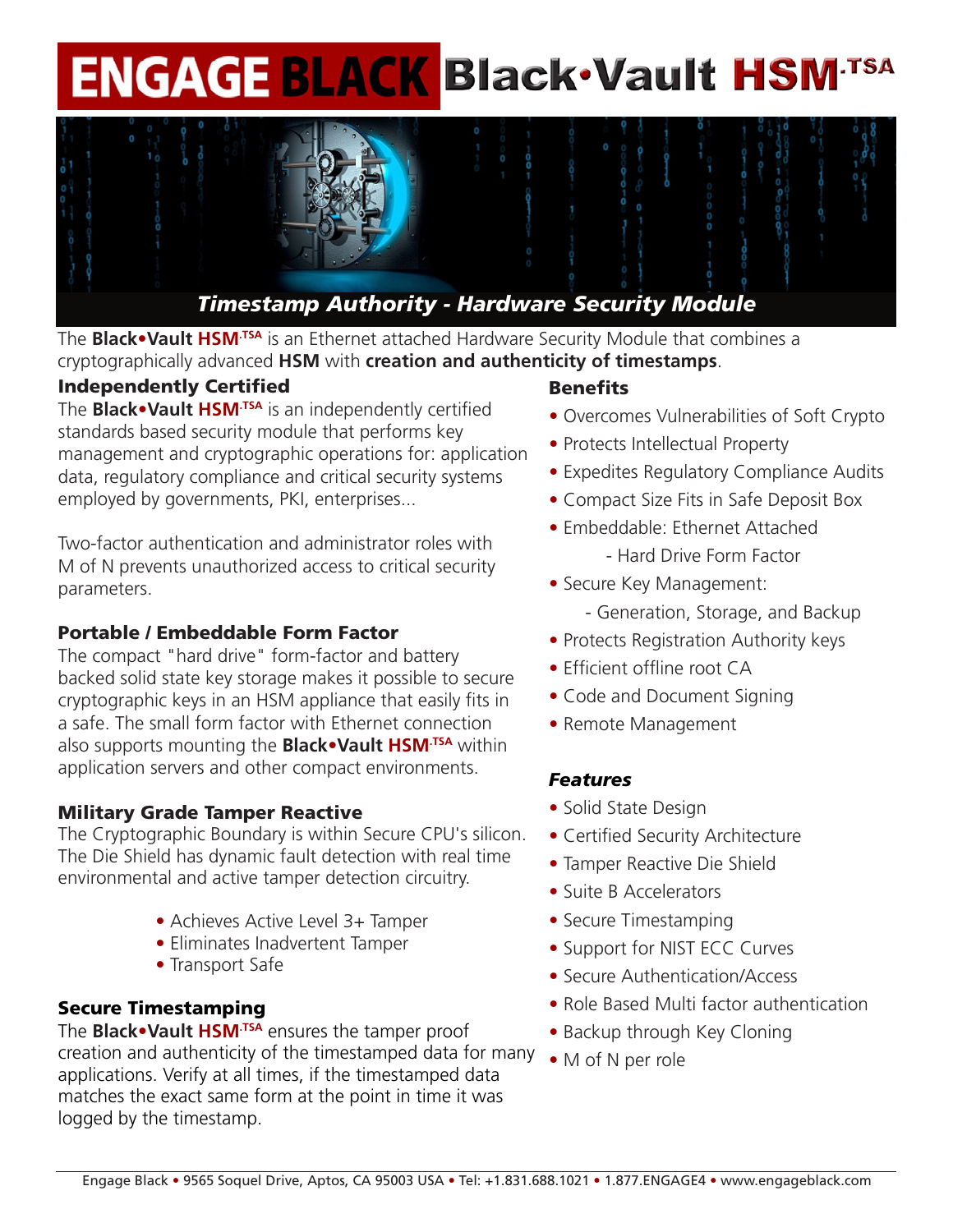# *PUBLIC KEY INFRASTRUCTURE*

The **Black•Vault HSM.TSA** is used by commercial and private Certificate Authorities (CAs) and registration authorities (RAs) to generate, store, and manage key pairs.

The **Black•Vault HSM.TSA** ensures that the Private key associated with a Certificate's public key is kept private. All cryptographic operations are executed within a 7 year battery backed semiconductor with a tamper reactive die shield.



## The **Black•Vault HSM.TSA** provides:

- Logical and physical protection
- Multi-factor user authorization
- Full audit and log traces
- Secure key backup

# *SECURING SENSITIVE AND SECRET DATA*

Encrypting and Decrypting data using secret keys generated and retained within the **Black•Vault HSM.TSA** provides a certifiable level of assurance. Performing cryptographic operations in software within a general purpose operating system has proven exploits.

The vast majority of an enterprise's information is sensitive or secret and must be protected to prevent

serious risk to operational continuity.



Employment of the B**Black•Vault HSM.TSA** isolates and shields the critical security parameters and cryptographic operations.

# *CODE AND DOCUMENT SIGNING with TIMESTAMPING*

Software Developers need to deliver Code, Patches, Scripts, and Libraries that are readily verifiable by installers as being authentic and unmodified. Similarly, electronic transfer and storage of documents increasingly requires that the validity of those documents can be ascertained. Digital signatures provide a proven cryptographic process for code installers and document users to validate the authenticity of the publisher and content.

The critical security parameter of a code or document signing process is the private signing key. The theft of a private code or document signing key by a person or organization with malicious intent could result in the introduction of attacks, malware, and corruption from what appears to be a "validated source".

The **Black•Vault HSM.TSA** as a Timestamp Authority provides authenticity to the existence of a document or data at a specific point in time.

Keys stored on the same servers used for code development or document generation are susceptible to unauthorized access and compromise.

Generating and Storing the private code signing keys in the tamper-reactive, independently FIPS certified Black•Vault HSM.TSA hardware security module is a best practice for maximum security.

The TSA Server and the HSM PKCS#11 API have independent logins creating isolated access to their Signing Keys adding another layer of protection.

Proven interoperability with::

- Microsoft Authenticode
- Java Jarsigner
- Adobe Signature
- Eclipse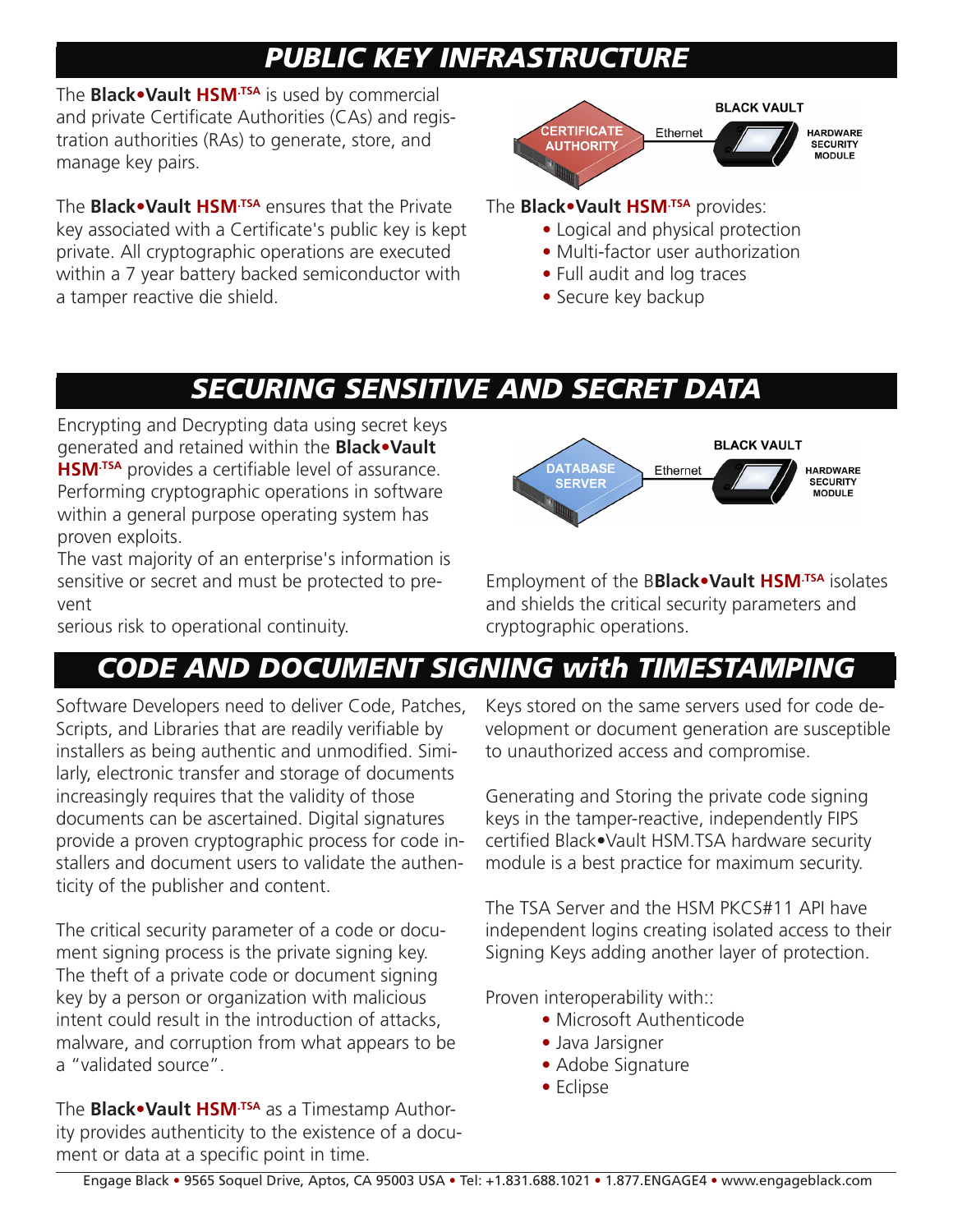# *MANAGEMENT*

**Black•Vault HSM.TSA** utilizes an intuitive iconic user interface. A structured menu system facilitates straight forward configuration and management.

The user interface presents Crypto Officers with a sequence of dialog boxes that lead through a series of well-defined steps to initiate the HSM and provision cards and keys.

## Integrated Smart Card Reader

**Black•Vault HSM.TSA** Smart Card reader connects to industry standard smart cards via PKCS#11

Two-factor authentication (2FA) solutions secure Crypto Officer and Operator access.



www.engageblack.com 47FA-79C0-942A-A4FB

## BV**•**Tool

Powerful, easy to use, **PKCS#11 CLI** tool able to perform many different cryptographic operations that works on Windows and Linux both physical and virtualized. Some of the functions are:

## **Key Management**

## **Create Certificates**

- Create Keys
- 
- **•** Delete Keys
- CSRs **•** Certificates
	-
- Key Import/Export Wrap/Unwrap
- Self-Signed Certificates

## **As well as...**

- Sign/Verify Files
- Encrypt/Decrypt Files

Able to utilize AES, RSA EC, and DSA key types. Sign using various hashes including but not limited to SHA256, SHA384, and SHA512.



## Security Officer Card Creation

Straight forward setup of Security Officer(s) cards with "m of n" multifactor authentication.

| Create Security Officer card set             |   |             |
|----------------------------------------------|---|-------------|
| <b>Number of Cards</b><br>in Total to Create | ۳ | <b>DONE</b> |
| <b>Number of Cards</b><br>Required to Login  |   |             |

**SDK** comes with purchase of an **HSM** designed to help you integrate your application with the BlackVault through its **PKCS#11** interface

- Includes example code of Python and C++

Simple easy to use integration guides with stepby step walkthroughs to get you up and running with a variety of applications including:

- **•** Authenticode
- **•** Eclipse
- **•** Android Dev Studio
- **•** Java
- Microsoft Active Directory Certificate Services